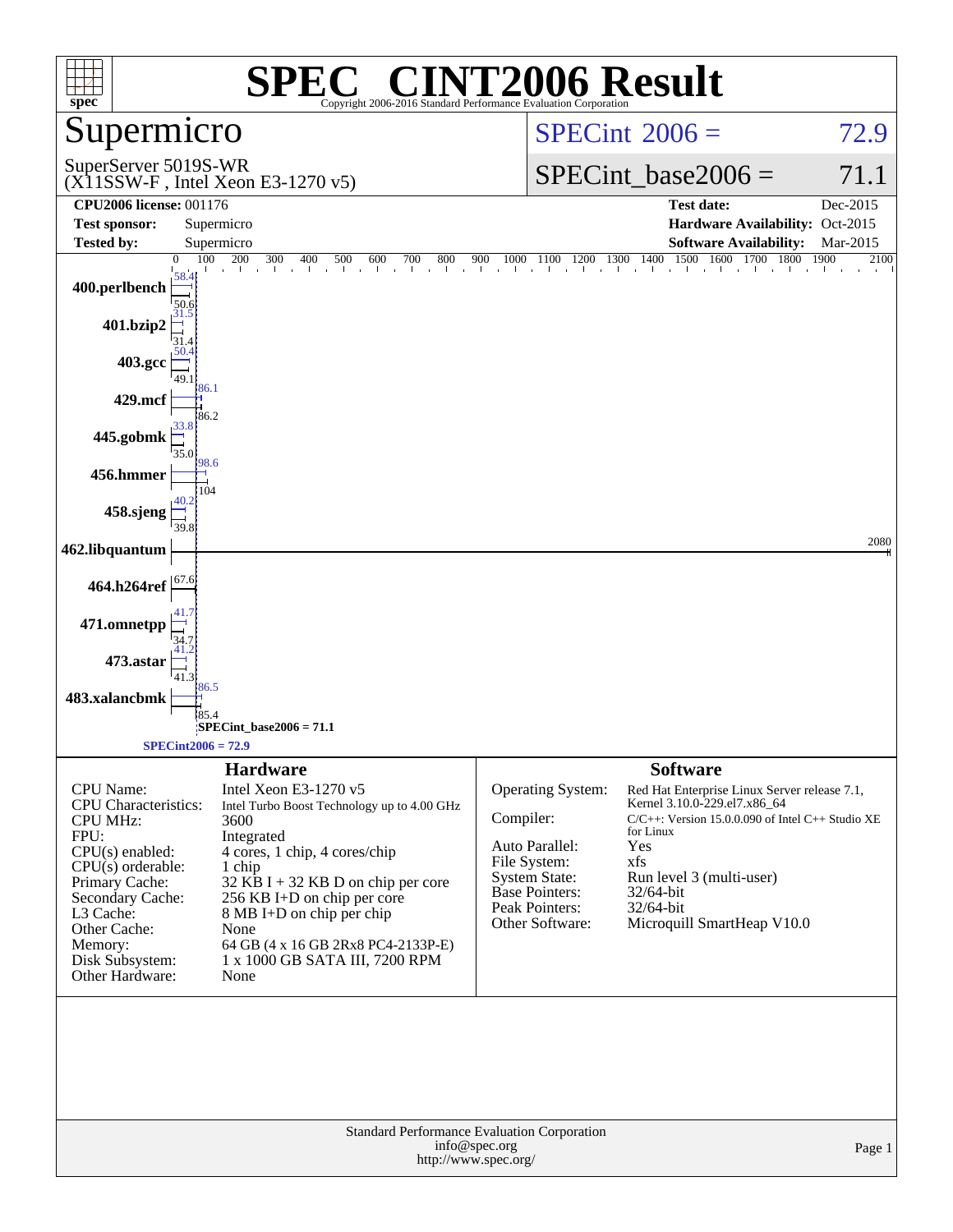

### Supermicro

#### $SPECint2006 = 72.9$  $SPECint2006 = 72.9$

SuperServer 5019S-WR

(X11SSW-F , Intel Xeon E3-1270 v5)

**[CPU2006 license:](http://www.spec.org/auto/cpu2006/Docs/result-fields.html#CPU2006license)** 001176 **[Test date:](http://www.spec.org/auto/cpu2006/Docs/result-fields.html#Testdate)** Dec-2015 **[Test sponsor:](http://www.spec.org/auto/cpu2006/Docs/result-fields.html#Testsponsor)** Supermicro Supermicro **[Hardware Availability:](http://www.spec.org/auto/cpu2006/Docs/result-fields.html#HardwareAvailability)** Oct-2015 **[Tested by:](http://www.spec.org/auto/cpu2006/Docs/result-fields.html#Testedby)** Supermicro **Supermicro [Software Availability:](http://www.spec.org/auto/cpu2006/Docs/result-fields.html#SoftwareAvailability)** Mar-2015

SPECint base2006 =  $71.1$ 

#### **[Results Table](http://www.spec.org/auto/cpu2006/Docs/result-fields.html#ResultsTable)**

|                                                                                                          | <b>Base</b>    |       |                |       |                | <b>Peak</b> |                |              |                |              |                |              |
|----------------------------------------------------------------------------------------------------------|----------------|-------|----------------|-------|----------------|-------------|----------------|--------------|----------------|--------------|----------------|--------------|
| <b>Benchmark</b>                                                                                         | <b>Seconds</b> | Ratio | <b>Seconds</b> | Ratio | <b>Seconds</b> | Ratio       | <b>Seconds</b> | <b>Ratio</b> | <b>Seconds</b> | <b>Ratio</b> | <b>Seconds</b> | <b>Ratio</b> |
| $ 400.\text{perlbench}$                                                                                  | 192            | 50.8  | 193            | 50.6  | 193            | 50.6        | 167            | 58.3         | 167            | 58.4         | <b>167</b>     | 58.4         |
| 401.bzip2                                                                                                | <u>307</u>     | 31.4  | 307            | 31.4  | 307            | 31.4        | 306            | 31.5         | 306            | 31.5         | 307            | 31.5         |
| $403.\text{gcc}$                                                                                         | 164            | 49.2  | 164            | 49.1  | 164            | 49.0        | 160            | 50.4         | <b>160</b>     | 50.4         | 160            | 50.3         |
| $429$ mcf                                                                                                | 106            | 86.2  | 104            | 87.4  | 106            | 85.9        | 106            | 86.4         | 106            | 86.1         | 108            | 84.2         |
| $445$ .gobmk                                                                                             | 300            | 35.0  | 300            | 34.9  | 300            | 35.0        | 310            | 33.8         | 310            | 33.8         | 310            | 33.8         |
| 456.hmmer                                                                                                | 89.8           | 104   | 90.3           | 103   | 89.9           | 104         | 94.6           | 98.6         | 95.0           | 98.2         | 94.6           | 98.6         |
| $458$ .sjeng                                                                                             | 304            | 39.8  | 304            | 39.8  | 304            | 39.9        | 301            | 40.2         | 301            | 40.2         | 301            | 40.2         |
| 462.libquantum                                                                                           | 9.94           | 2080  | 9.90           | 2090  | 9.94           | 2080        | 9.94           | 2080         | 9.90           | 2090         | 9.94           | 2080         |
| 464.h264ref                                                                                              | 327            | 67.7  | 327            | 67.6  | 327            | 67.6        | 327            | 67.7         | 327            | 67.6         | 327            | 67.6         |
| $ 471$ .omnetpp                                                                                          | 181            | 34.6  | 180            | 34.8  | 180            | 34.7        | 150            | 41.6         | 149            | 41.9         | 150            | 41.7         |
| $473$ . astar                                                                                            | 170            | 41.2  | 169            | 41.5  | 170            | 41.3        | 170            | 41.2         | 170            | 41.2         | 169            | 41.6         |
| 483.xalancbmk                                                                                            | 80.6           | 85.6  | 80.8           | 85.4  | 80.9           | 85.3        | 79.5           | 86.8         | 79.8           | 86.5         | 79.9           | 86.4         |
| Results appear in the order in which they were run. Bold underlined text indicates a median measurement. |                |       |                |       |                |             |                |              |                |              |                |              |

#### **[Submit Notes](http://www.spec.org/auto/cpu2006/Docs/result-fields.html#SubmitNotes)**

The config file option 'submit' was used.

#### **[Operating System Notes](http://www.spec.org/auto/cpu2006/Docs/result-fields.html#OperatingSystemNotes)**

Stack size set to unlimited using "ulimit -s unlimited"

#### **[Platform Notes](http://www.spec.org/auto/cpu2006/Docs/result-fields.html#PlatformNotes)**

 BIOS Settings: Hyper-threading = Disabled Sysinfo program /home/cpu2006/config/sysinfo.rev6914 \$Rev: 6914 \$ \$Date:: 2014-06-25 #\$ e3fbb8667b5a285932ceab81e28219e1 running on localhost.localdomain Tue Dec 8 03:08:35 2015 This section contains SUT (System Under Test) info as seen by some common utilities. To remove or add to this section, see: <http://www.spec.org/cpu2006/Docs/config.html#sysinfo> From /proc/cpuinfo model name : Intel(R) Xeon(R) CPU E3-1270 v5 @ 3.60GHz 1 "physical id"s (chips) 4 "processors" cores, siblings (Caution: counting these is hw and system dependent. The following excerpts from /proc/cpuinfo might not be reliable. Use with caution.) cpu cores : 4 siblings : 4 Continued on next page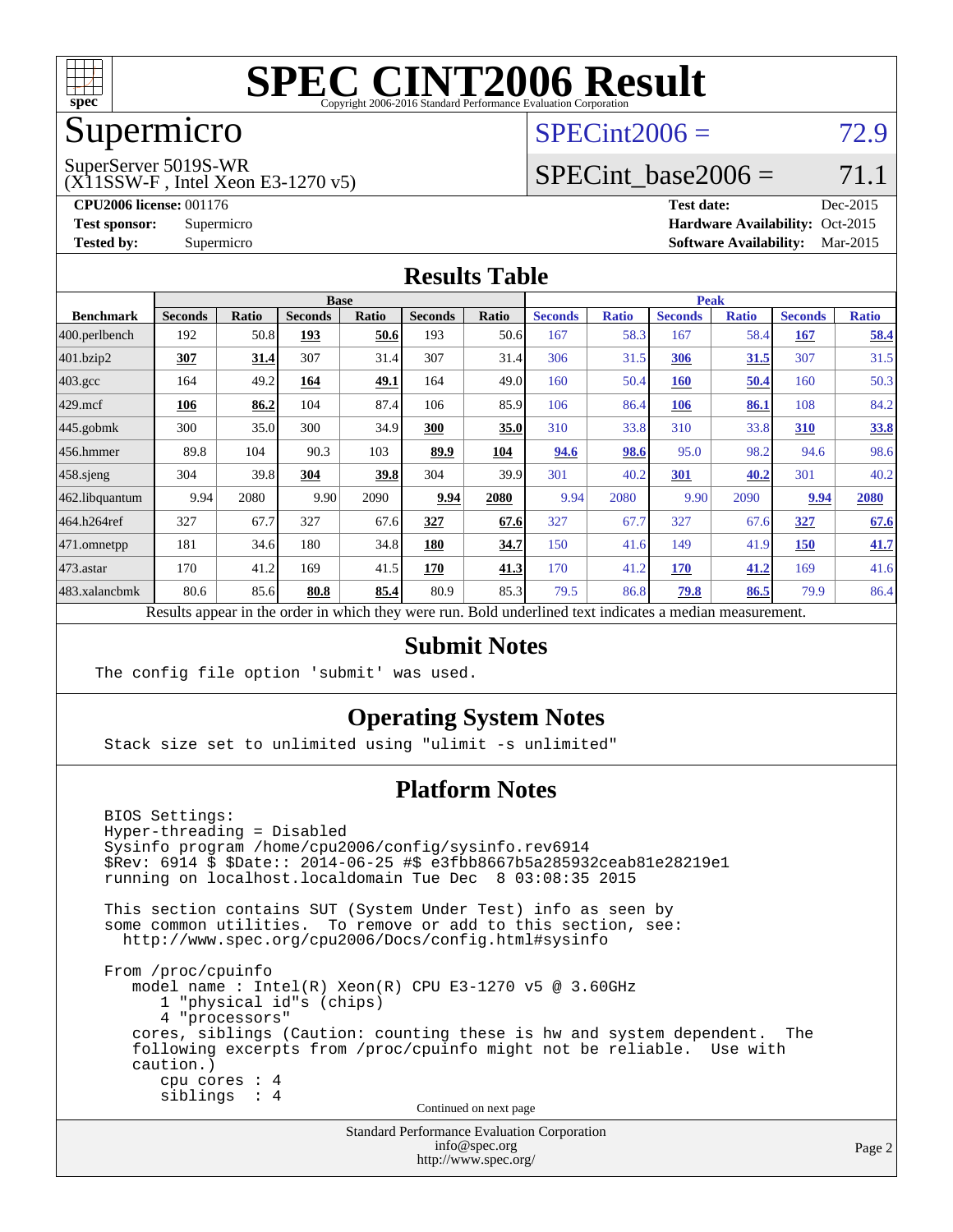

#### Supermicro

 $SPECint2006 = 72.9$  $SPECint2006 = 72.9$ 

(X11SSW-F , Intel Xeon E3-1270 v5) SuperServer 5019S-WR

 $SPECTnt\_base2006 = 71.1$ 

**[CPU2006 license:](http://www.spec.org/auto/cpu2006/Docs/result-fields.html#CPU2006license)** 001176 **[Test date:](http://www.spec.org/auto/cpu2006/Docs/result-fields.html#Testdate)** Dec-2015

| <b>Test sponsor:</b> | Supermicro |
|----------------------|------------|
| <b>Tested by:</b>    | Supermicro |

**[Hardware Availability:](http://www.spec.org/auto/cpu2006/Docs/result-fields.html#HardwareAvailability)** Oct-2015 **[Software Availability:](http://www.spec.org/auto/cpu2006/Docs/result-fields.html#SoftwareAvailability)** Mar-2015

#### **[Platform Notes \(Continued\)](http://www.spec.org/auto/cpu2006/Docs/result-fields.html#PlatformNotes)**

 physical 0: cores 0 1 2 3 cache size : 8192 KB From /proc/meminfo MemTotal: 65755792 kB HugePages\_Total: 0 Hugepagesize: 2048 kB From /etc/\*release\* /etc/\*version\* os-release: NAME="Red Hat Enterprise Linux Server" VERSION="7.1 (Maipo)" ID="rhel" ID\_LIKE="fedora" VERSION\_ID="7.1" PRETTY\_NAME="Red Hat Enterprise Linux Server 7.1 (Maipo)" ANSI\_COLOR="0;31" CPE\_NAME="cpe:/o:redhat:enterprise\_linux:7.1:GA:server" redhat-release: Red Hat Enterprise Linux Server release 7.1 (Maipo) system-release: Red Hat Enterprise Linux Server release 7.1 (Maipo) system-release-cpe: cpe:/o:redhat:enterprise\_linux:7.1:ga:server uname -a: Linux localhost.localdomain 3.10.0-229.el7.x86\_64 #1 SMP Thu Jan 29 18:37:38 EST 2015 x86 64 x86 64 x86 64 GNU/Linux run-level 3 Dec 8 03:00 SPEC is set to: /home/cpu2006 Filesystem Type Size Used Avail Use% Mounted on /dev/mapper/rhel-home xfs 865G 169G 697G 20% /home Additional information from dmidecode: Warning: Use caution when you interpret this section. The 'dmidecode' program reads system data which is "intended to allow hardware to be accurately determined", but the intent may not be met, as there are frequent changes to hardware, firmware, and the "DMTF SMBIOS" standard. BIOS American Megatrends Inc. 1.0 11/03/2015 Memory: 4x Samsung M391A2K43BB1-CPB 16 GB 2 rank 2133 MHz (End of data from sysinfo program)

#### **[General Notes](http://www.spec.org/auto/cpu2006/Docs/result-fields.html#GeneralNotes)**

Environment variables set by runspec before the start of the run: KMP\_AFFINITY = "granularity=fine,scatter" LD\_LIBRARY\_PATH = "/home/cpu2006/libs/32:/home/cpu2006/libs/64:/home/cpu2006/sh" OMP\_NUM\_THREADS = "4"

Continued on next page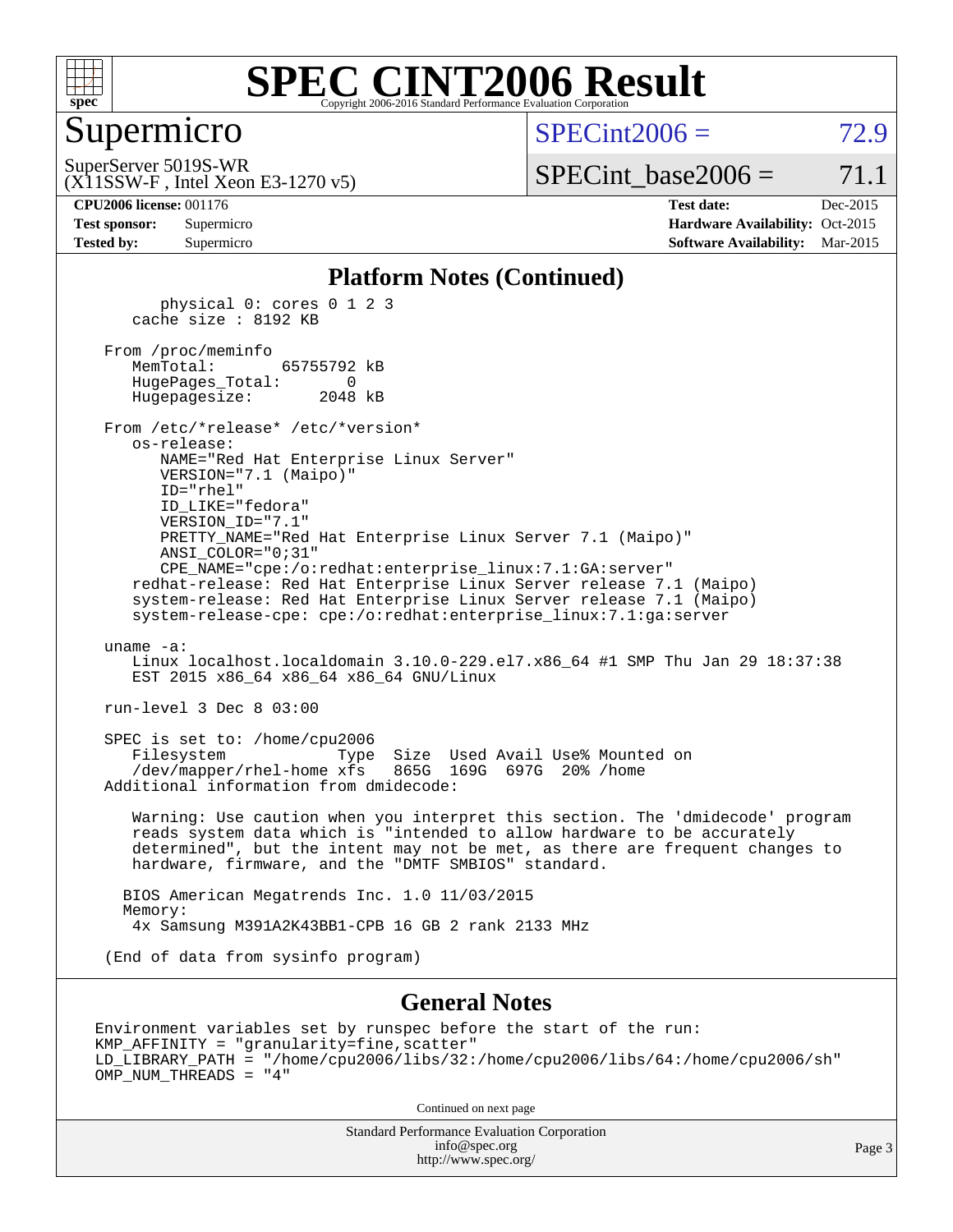

### Supermicro

 $SPECint2006 = 72.9$  $SPECint2006 = 72.9$ 

(X11SSW-F , Intel Xeon E3-1270 v5) SuperServer 5019S-WR

SPECint base2006 =  $71.1$ 

**[CPU2006 license:](http://www.spec.org/auto/cpu2006/Docs/result-fields.html#CPU2006license)** 001176 **[Test date:](http://www.spec.org/auto/cpu2006/Docs/result-fields.html#Testdate)** Dec-2015 **[Test sponsor:](http://www.spec.org/auto/cpu2006/Docs/result-fields.html#Testsponsor)** Supermicro Supermicro **[Hardware Availability:](http://www.spec.org/auto/cpu2006/Docs/result-fields.html#HardwareAvailability)** Oct-2015 **[Tested by:](http://www.spec.org/auto/cpu2006/Docs/result-fields.html#Testedby)** Supermicro **Supermicro [Software Availability:](http://www.spec.org/auto/cpu2006/Docs/result-fields.html#SoftwareAvailability)** Mar-2015

#### **[General Notes \(Continued\)](http://www.spec.org/auto/cpu2006/Docs/result-fields.html#GeneralNotes)**

 Binaries compiled on a system with 1x Core i5-4670K CPU + 16GB memory using RedHat EL 7.0 Transparent Huge Pages enabled with: echo always > /sys/kernel/mm/transparent\_hugepage/enabled

### **[Base Compiler Invocation](http://www.spec.org/auto/cpu2006/Docs/result-fields.html#BaseCompilerInvocation)**

[C benchmarks](http://www.spec.org/auto/cpu2006/Docs/result-fields.html#Cbenchmarks): [icc -m64](http://www.spec.org/cpu2006/results/res2016q1/cpu2006-20160125-38783.flags.html#user_CCbase_intel_icc_64bit_f346026e86af2a669e726fe758c88044)

[C++ benchmarks:](http://www.spec.org/auto/cpu2006/Docs/result-fields.html#CXXbenchmarks) [icpc -m64](http://www.spec.org/cpu2006/results/res2016q1/cpu2006-20160125-38783.flags.html#user_CXXbase_intel_icpc_64bit_fc66a5337ce925472a5c54ad6a0de310)

### **[Base Portability Flags](http://www.spec.org/auto/cpu2006/Docs/result-fields.html#BasePortabilityFlags)**

 400.perlbench: [-DSPEC\\_CPU\\_LP64](http://www.spec.org/cpu2006/results/res2016q1/cpu2006-20160125-38783.flags.html#b400.perlbench_basePORTABILITY_DSPEC_CPU_LP64) [-DSPEC\\_CPU\\_LINUX\\_X64](http://www.spec.org/cpu2006/results/res2016q1/cpu2006-20160125-38783.flags.html#b400.perlbench_baseCPORTABILITY_DSPEC_CPU_LINUX_X64) 401.bzip2: [-DSPEC\\_CPU\\_LP64](http://www.spec.org/cpu2006/results/res2016q1/cpu2006-20160125-38783.flags.html#suite_basePORTABILITY401_bzip2_DSPEC_CPU_LP64) 403.gcc: [-DSPEC\\_CPU\\_LP64](http://www.spec.org/cpu2006/results/res2016q1/cpu2006-20160125-38783.flags.html#suite_basePORTABILITY403_gcc_DSPEC_CPU_LP64) 429.mcf: [-DSPEC\\_CPU\\_LP64](http://www.spec.org/cpu2006/results/res2016q1/cpu2006-20160125-38783.flags.html#suite_basePORTABILITY429_mcf_DSPEC_CPU_LP64) 445.gobmk: [-DSPEC\\_CPU\\_LP64](http://www.spec.org/cpu2006/results/res2016q1/cpu2006-20160125-38783.flags.html#suite_basePORTABILITY445_gobmk_DSPEC_CPU_LP64) 456.hmmer: [-DSPEC\\_CPU\\_LP64](http://www.spec.org/cpu2006/results/res2016q1/cpu2006-20160125-38783.flags.html#suite_basePORTABILITY456_hmmer_DSPEC_CPU_LP64) 458.sjeng: [-DSPEC\\_CPU\\_LP64](http://www.spec.org/cpu2006/results/res2016q1/cpu2006-20160125-38783.flags.html#suite_basePORTABILITY458_sjeng_DSPEC_CPU_LP64) 462.libquantum: [-DSPEC\\_CPU\\_LP64](http://www.spec.org/cpu2006/results/res2016q1/cpu2006-20160125-38783.flags.html#suite_basePORTABILITY462_libquantum_DSPEC_CPU_LP64) [-DSPEC\\_CPU\\_LINUX](http://www.spec.org/cpu2006/results/res2016q1/cpu2006-20160125-38783.flags.html#b462.libquantum_baseCPORTABILITY_DSPEC_CPU_LINUX) 464.h264ref: [-DSPEC\\_CPU\\_LP64](http://www.spec.org/cpu2006/results/res2016q1/cpu2006-20160125-38783.flags.html#suite_basePORTABILITY464_h264ref_DSPEC_CPU_LP64) 471.omnetpp: [-DSPEC\\_CPU\\_LP64](http://www.spec.org/cpu2006/results/res2016q1/cpu2006-20160125-38783.flags.html#suite_basePORTABILITY471_omnetpp_DSPEC_CPU_LP64) 473.astar: [-DSPEC\\_CPU\\_LP64](http://www.spec.org/cpu2006/results/res2016q1/cpu2006-20160125-38783.flags.html#suite_basePORTABILITY473_astar_DSPEC_CPU_LP64) 483.xalancbmk: [-DSPEC\\_CPU\\_LP64](http://www.spec.org/cpu2006/results/res2016q1/cpu2006-20160125-38783.flags.html#suite_basePORTABILITY483_xalancbmk_DSPEC_CPU_LP64) [-DSPEC\\_CPU\\_LINUX](http://www.spec.org/cpu2006/results/res2016q1/cpu2006-20160125-38783.flags.html#b483.xalancbmk_baseCXXPORTABILITY_DSPEC_CPU_LINUX)

#### **[Base Optimization Flags](http://www.spec.org/auto/cpu2006/Docs/result-fields.html#BaseOptimizationFlags)**

[C benchmarks](http://www.spec.org/auto/cpu2006/Docs/result-fields.html#Cbenchmarks):

[-xCORE-AVX2](http://www.spec.org/cpu2006/results/res2016q1/cpu2006-20160125-38783.flags.html#user_CCbase_f-xAVX2_5f5fc0cbe2c9f62c816d3e45806c70d7) [-ipo](http://www.spec.org/cpu2006/results/res2016q1/cpu2006-20160125-38783.flags.html#user_CCbase_f-ipo) [-O3](http://www.spec.org/cpu2006/results/res2016q1/cpu2006-20160125-38783.flags.html#user_CCbase_f-O3) [-no-prec-div](http://www.spec.org/cpu2006/results/res2016q1/cpu2006-20160125-38783.flags.html#user_CCbase_f-no-prec-div) [-parallel](http://www.spec.org/cpu2006/results/res2016q1/cpu2006-20160125-38783.flags.html#user_CCbase_f-parallel) [-opt-prefetch](http://www.spec.org/cpu2006/results/res2016q1/cpu2006-20160125-38783.flags.html#user_CCbase_f-opt-prefetch) [-auto-p32](http://www.spec.org/cpu2006/results/res2016q1/cpu2006-20160125-38783.flags.html#user_CCbase_f-auto-p32)

[C++ benchmarks:](http://www.spec.org/auto/cpu2006/Docs/result-fields.html#CXXbenchmarks)

[-xCORE-AVX2](http://www.spec.org/cpu2006/results/res2016q1/cpu2006-20160125-38783.flags.html#user_CXXbase_f-xAVX2_5f5fc0cbe2c9f62c816d3e45806c70d7) [-ipo](http://www.spec.org/cpu2006/results/res2016q1/cpu2006-20160125-38783.flags.html#user_CXXbase_f-ipo) [-O3](http://www.spec.org/cpu2006/results/res2016q1/cpu2006-20160125-38783.flags.html#user_CXXbase_f-O3) [-no-prec-div](http://www.spec.org/cpu2006/results/res2016q1/cpu2006-20160125-38783.flags.html#user_CXXbase_f-no-prec-div) [-opt-prefetch](http://www.spec.org/cpu2006/results/res2016q1/cpu2006-20160125-38783.flags.html#user_CXXbase_f-opt-prefetch) [-auto-p32](http://www.spec.org/cpu2006/results/res2016q1/cpu2006-20160125-38783.flags.html#user_CXXbase_f-auto-p32) [-Wl,-z,muldefs](http://www.spec.org/cpu2006/results/res2016q1/cpu2006-20160125-38783.flags.html#user_CXXbase_link_force_multiple1_74079c344b956b9658436fd1b6dd3a8a) [-L/sh -lsmartheap64](http://www.spec.org/cpu2006/results/res2016q1/cpu2006-20160125-38783.flags.html#user_CXXbase_SmartHeap64_ed4ef857ce90951921efb0d91eb88472)

### **[Base Other Flags](http://www.spec.org/auto/cpu2006/Docs/result-fields.html#BaseOtherFlags)**

[C benchmarks](http://www.spec.org/auto/cpu2006/Docs/result-fields.html#Cbenchmarks):

403.gcc: [-Dalloca=\\_alloca](http://www.spec.org/cpu2006/results/res2016q1/cpu2006-20160125-38783.flags.html#b403.gcc_baseEXTRA_CFLAGS_Dalloca_be3056838c12de2578596ca5467af7f3)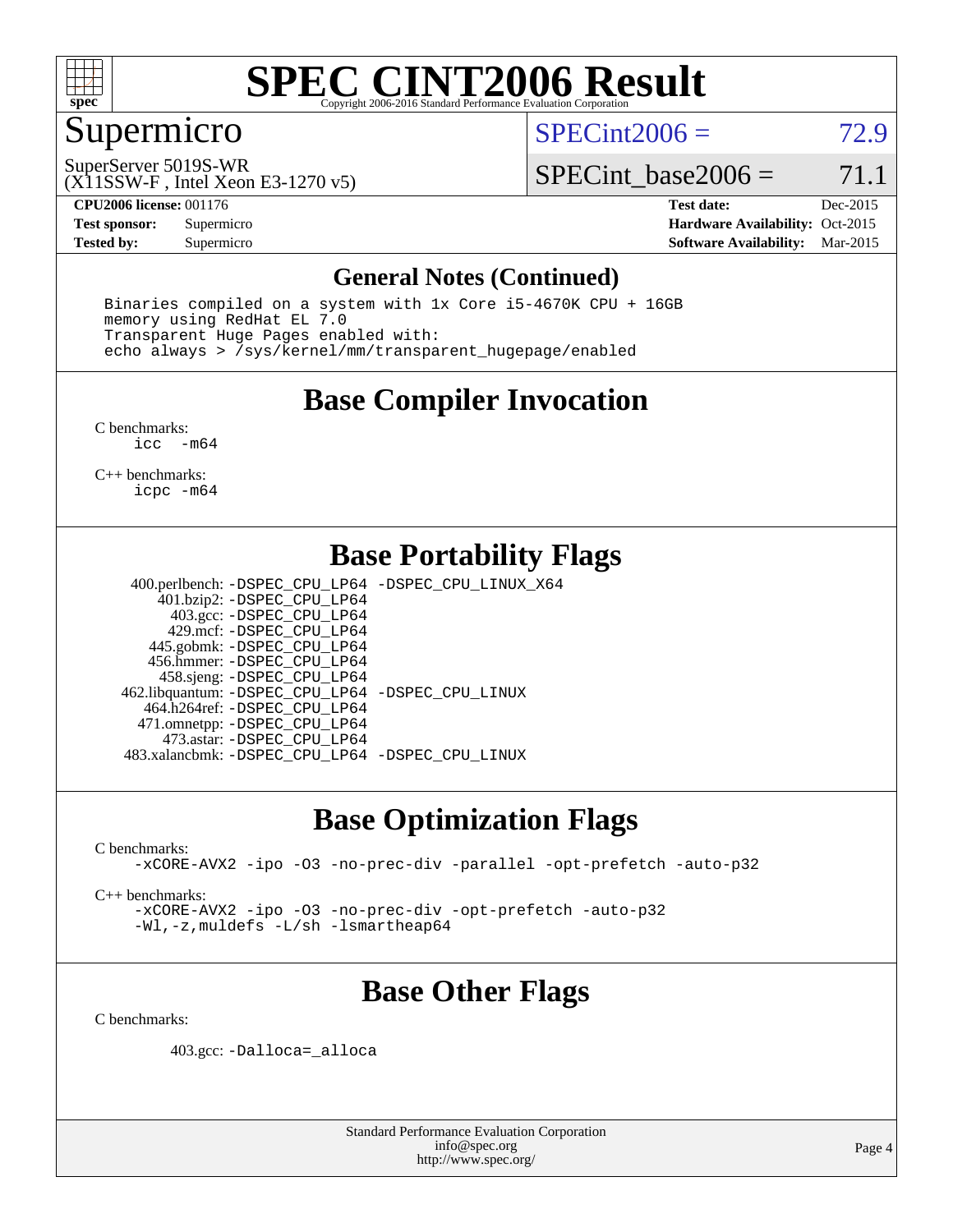

#### Supermicro

 $SPECint2006 = 72.9$  $SPECint2006 = 72.9$ 

(X11SSW-F , Intel Xeon E3-1270 v5) SuperServer 5019S-WR

SPECint base2006 =  $71.1$ 

**[CPU2006 license:](http://www.spec.org/auto/cpu2006/Docs/result-fields.html#CPU2006license)** 001176 **[Test date:](http://www.spec.org/auto/cpu2006/Docs/result-fields.html#Testdate)** Dec-2015 **[Test sponsor:](http://www.spec.org/auto/cpu2006/Docs/result-fields.html#Testsponsor)** Supermicro Supermicro **[Hardware Availability:](http://www.spec.org/auto/cpu2006/Docs/result-fields.html#HardwareAvailability)** Oct-2015 **[Tested by:](http://www.spec.org/auto/cpu2006/Docs/result-fields.html#Testedby)** Supermicro **Supermicro [Software Availability:](http://www.spec.org/auto/cpu2006/Docs/result-fields.html#SoftwareAvailability)** Mar-2015

### **[Peak Compiler Invocation](http://www.spec.org/auto/cpu2006/Docs/result-fields.html#PeakCompilerInvocation)**

[C benchmarks \(except as noted below\)](http://www.spec.org/auto/cpu2006/Docs/result-fields.html#Cbenchmarksexceptasnotedbelow): icc  $-m64$ 

400.perlbench: [icc -m32 -L/opt/intel/composer\\_xe\\_2015/lib/ia32](http://www.spec.org/cpu2006/results/res2016q1/cpu2006-20160125-38783.flags.html#user_peakCCLD400_perlbench_intel_icc_011b86df29f8c679b747245588698a4d)

445.gobmk: [icc -m32 -L/opt/intel/composer\\_xe\\_2015/lib/ia32](http://www.spec.org/cpu2006/results/res2016q1/cpu2006-20160125-38783.flags.html#user_peakCCLD445_gobmk_intel_icc_011b86df29f8c679b747245588698a4d)

[C++ benchmarks \(except as noted below\):](http://www.spec.org/auto/cpu2006/Docs/result-fields.html#CXXbenchmarksexceptasnotedbelow) [icpc -m32 -L/opt/intel/composer\\_xe\\_2015/lib/ia32](http://www.spec.org/cpu2006/results/res2016q1/cpu2006-20160125-38783.flags.html#user_CXXpeak_intel_icpc_c2c99686a1a582c3e0de0b4806b02cea)

473.astar: [icpc -m64](http://www.spec.org/cpu2006/results/res2016q1/cpu2006-20160125-38783.flags.html#user_peakCXXLD473_astar_intel_icpc_64bit_fc66a5337ce925472a5c54ad6a0de310)

### **[Peak Portability Flags](http://www.spec.org/auto/cpu2006/Docs/result-fields.html#PeakPortabilityFlags)**

 400.perlbench: [-DSPEC\\_CPU\\_LINUX\\_IA32](http://www.spec.org/cpu2006/results/res2016q1/cpu2006-20160125-38783.flags.html#b400.perlbench_peakCPORTABILITY_DSPEC_CPU_LINUX_IA32) 401.bzip2: [-DSPEC\\_CPU\\_LP64](http://www.spec.org/cpu2006/results/res2016q1/cpu2006-20160125-38783.flags.html#suite_peakPORTABILITY401_bzip2_DSPEC_CPU_LP64) 403.gcc: [-DSPEC\\_CPU\\_LP64](http://www.spec.org/cpu2006/results/res2016q1/cpu2006-20160125-38783.flags.html#suite_peakPORTABILITY403_gcc_DSPEC_CPU_LP64) 429.mcf: [-DSPEC\\_CPU\\_LP64](http://www.spec.org/cpu2006/results/res2016q1/cpu2006-20160125-38783.flags.html#suite_peakPORTABILITY429_mcf_DSPEC_CPU_LP64) 456.hmmer: [-DSPEC\\_CPU\\_LP64](http://www.spec.org/cpu2006/results/res2016q1/cpu2006-20160125-38783.flags.html#suite_peakPORTABILITY456_hmmer_DSPEC_CPU_LP64) 458.sjeng: [-DSPEC\\_CPU\\_LP64](http://www.spec.org/cpu2006/results/res2016q1/cpu2006-20160125-38783.flags.html#suite_peakPORTABILITY458_sjeng_DSPEC_CPU_LP64) 462.libquantum: [-DSPEC\\_CPU\\_LP64](http://www.spec.org/cpu2006/results/res2016q1/cpu2006-20160125-38783.flags.html#suite_peakPORTABILITY462_libquantum_DSPEC_CPU_LP64) [-DSPEC\\_CPU\\_LINUX](http://www.spec.org/cpu2006/results/res2016q1/cpu2006-20160125-38783.flags.html#b462.libquantum_peakCPORTABILITY_DSPEC_CPU_LINUX) 464.h264ref: [-DSPEC\\_CPU\\_LP64](http://www.spec.org/cpu2006/results/res2016q1/cpu2006-20160125-38783.flags.html#suite_peakPORTABILITY464_h264ref_DSPEC_CPU_LP64) 473.astar: [-DSPEC\\_CPU\\_LP64](http://www.spec.org/cpu2006/results/res2016q1/cpu2006-20160125-38783.flags.html#suite_peakPORTABILITY473_astar_DSPEC_CPU_LP64) 483.xalancbmk: [-DSPEC\\_CPU\\_LINUX](http://www.spec.org/cpu2006/results/res2016q1/cpu2006-20160125-38783.flags.html#b483.xalancbmk_peakCXXPORTABILITY_DSPEC_CPU_LINUX)

## **[Peak Optimization Flags](http://www.spec.org/auto/cpu2006/Docs/result-fields.html#PeakOptimizationFlags)**

[C benchmarks](http://www.spec.org/auto/cpu2006/Docs/result-fields.html#Cbenchmarks):

 400.perlbench: [-xCORE-AVX2](http://www.spec.org/cpu2006/results/res2016q1/cpu2006-20160125-38783.flags.html#user_peakPASS2_CFLAGSPASS2_LDCFLAGS400_perlbench_f-xAVX2_5f5fc0cbe2c9f62c816d3e45806c70d7)(pass 2) [-prof-gen](http://www.spec.org/cpu2006/results/res2016q1/cpu2006-20160125-38783.flags.html#user_peakPASS1_CFLAGSPASS1_LDCFLAGS400_perlbench_prof_gen_e43856698f6ca7b7e442dfd80e94a8fc)(pass 1) [-ipo](http://www.spec.org/cpu2006/results/res2016q1/cpu2006-20160125-38783.flags.html#user_peakPASS2_CFLAGSPASS2_LDCFLAGS400_perlbench_f-ipo)(pass 2) [-O3](http://www.spec.org/cpu2006/results/res2016q1/cpu2006-20160125-38783.flags.html#user_peakPASS2_CFLAGSPASS2_LDCFLAGS400_perlbench_f-O3)(pass 2) [-no-prec-div](http://www.spec.org/cpu2006/results/res2016q1/cpu2006-20160125-38783.flags.html#user_peakPASS2_CFLAGSPASS2_LDCFLAGS400_perlbench_f-no-prec-div)(pass 2) [-prof-use](http://www.spec.org/cpu2006/results/res2016q1/cpu2006-20160125-38783.flags.html#user_peakPASS2_CFLAGSPASS2_LDCFLAGS400_perlbench_prof_use_bccf7792157ff70d64e32fe3e1250b55)(pass 2) [-opt-prefetch](http://www.spec.org/cpu2006/results/res2016q1/cpu2006-20160125-38783.flags.html#user_peakCOPTIMIZE400_perlbench_f-opt-prefetch) [-ansi-alias](http://www.spec.org/cpu2006/results/res2016q1/cpu2006-20160125-38783.flags.html#user_peakCOPTIMIZE400_perlbench_f-ansi-alias)

 401.bzip2: [-xCORE-AVX2](http://www.spec.org/cpu2006/results/res2016q1/cpu2006-20160125-38783.flags.html#user_peakPASS2_CFLAGSPASS2_LDCFLAGS401_bzip2_f-xAVX2_5f5fc0cbe2c9f62c816d3e45806c70d7)(pass 2) [-prof-gen](http://www.spec.org/cpu2006/results/res2016q1/cpu2006-20160125-38783.flags.html#user_peakPASS1_CFLAGSPASS1_LDCFLAGS401_bzip2_prof_gen_e43856698f6ca7b7e442dfd80e94a8fc)(pass 1) [-ipo](http://www.spec.org/cpu2006/results/res2016q1/cpu2006-20160125-38783.flags.html#user_peakPASS2_CFLAGSPASS2_LDCFLAGS401_bzip2_f-ipo)(pass 2) [-O3](http://www.spec.org/cpu2006/results/res2016q1/cpu2006-20160125-38783.flags.html#user_peakPASS2_CFLAGSPASS2_LDCFLAGS401_bzip2_f-O3)(pass 2) [-no-prec-div](http://www.spec.org/cpu2006/results/res2016q1/cpu2006-20160125-38783.flags.html#user_peakCOPTIMIZEPASS2_CFLAGSPASS2_LDCFLAGS401_bzip2_f-no-prec-div) [-prof-use](http://www.spec.org/cpu2006/results/res2016q1/cpu2006-20160125-38783.flags.html#user_peakPASS2_CFLAGSPASS2_LDCFLAGS401_bzip2_prof_use_bccf7792157ff70d64e32fe3e1250b55)(pass 2) [-auto-ilp32](http://www.spec.org/cpu2006/results/res2016q1/cpu2006-20160125-38783.flags.html#user_peakCOPTIMIZE401_bzip2_f-auto-ilp32) [-opt-prefetch](http://www.spec.org/cpu2006/results/res2016q1/cpu2006-20160125-38783.flags.html#user_peakCOPTIMIZE401_bzip2_f-opt-prefetch) [-ansi-alias](http://www.spec.org/cpu2006/results/res2016q1/cpu2006-20160125-38783.flags.html#user_peakCOPTIMIZE401_bzip2_f-ansi-alias)

 403.gcc: [-xCORE-AVX2](http://www.spec.org/cpu2006/results/res2016q1/cpu2006-20160125-38783.flags.html#user_peakCOPTIMIZE403_gcc_f-xAVX2_5f5fc0cbe2c9f62c816d3e45806c70d7) [-ipo](http://www.spec.org/cpu2006/results/res2016q1/cpu2006-20160125-38783.flags.html#user_peakCOPTIMIZE403_gcc_f-ipo) [-O3](http://www.spec.org/cpu2006/results/res2016q1/cpu2006-20160125-38783.flags.html#user_peakCOPTIMIZE403_gcc_f-O3) [-no-prec-div](http://www.spec.org/cpu2006/results/res2016q1/cpu2006-20160125-38783.flags.html#user_peakCOPTIMIZE403_gcc_f-no-prec-div) [-inline-calloc](http://www.spec.org/cpu2006/results/res2016q1/cpu2006-20160125-38783.flags.html#user_peakCOPTIMIZE403_gcc_f-inline-calloc) [-opt-malloc-options=3](http://www.spec.org/cpu2006/results/res2016q1/cpu2006-20160125-38783.flags.html#user_peakCOPTIMIZE403_gcc_f-opt-malloc-options_13ab9b803cf986b4ee62f0a5998c2238) [-auto-ilp32](http://www.spec.org/cpu2006/results/res2016q1/cpu2006-20160125-38783.flags.html#user_peakCOPTIMIZE403_gcc_f-auto-ilp32)

 429.mcf: [-xCORE-AVX2](http://www.spec.org/cpu2006/results/res2016q1/cpu2006-20160125-38783.flags.html#user_peakCOPTIMIZE429_mcf_f-xAVX2_5f5fc0cbe2c9f62c816d3e45806c70d7) [-ipo](http://www.spec.org/cpu2006/results/res2016q1/cpu2006-20160125-38783.flags.html#user_peakCOPTIMIZE429_mcf_f-ipo) [-O3](http://www.spec.org/cpu2006/results/res2016q1/cpu2006-20160125-38783.flags.html#user_peakCOPTIMIZE429_mcf_f-O3) [-no-prec-div](http://www.spec.org/cpu2006/results/res2016q1/cpu2006-20160125-38783.flags.html#user_peakCOPTIMIZE429_mcf_f-no-prec-div) [-parallel](http://www.spec.org/cpu2006/results/res2016q1/cpu2006-20160125-38783.flags.html#user_peakCOPTIMIZE429_mcf_f-parallel) [-opt-prefetch](http://www.spec.org/cpu2006/results/res2016q1/cpu2006-20160125-38783.flags.html#user_peakCOPTIMIZE429_mcf_f-opt-prefetch) [-auto-p32](http://www.spec.org/cpu2006/results/res2016q1/cpu2006-20160125-38783.flags.html#user_peakCOPTIMIZE429_mcf_f-auto-p32)

 445.gobmk: [-xCORE-AVX2](http://www.spec.org/cpu2006/results/res2016q1/cpu2006-20160125-38783.flags.html#user_peakPASS2_CFLAGSPASS2_LDCFLAGS445_gobmk_f-xAVX2_5f5fc0cbe2c9f62c816d3e45806c70d7)(pass 2) [-prof-gen](http://www.spec.org/cpu2006/results/res2016q1/cpu2006-20160125-38783.flags.html#user_peakPASS1_CFLAGSPASS1_LDCFLAGS445_gobmk_prof_gen_e43856698f6ca7b7e442dfd80e94a8fc)(pass 1) [-prof-use](http://www.spec.org/cpu2006/results/res2016q1/cpu2006-20160125-38783.flags.html#user_peakPASS2_CFLAGSPASS2_LDCFLAGS445_gobmk_prof_use_bccf7792157ff70d64e32fe3e1250b55)(pass 2) [-ansi-alias](http://www.spec.org/cpu2006/results/res2016q1/cpu2006-20160125-38783.flags.html#user_peakCOPTIMIZE445_gobmk_f-ansi-alias)

Continued on next page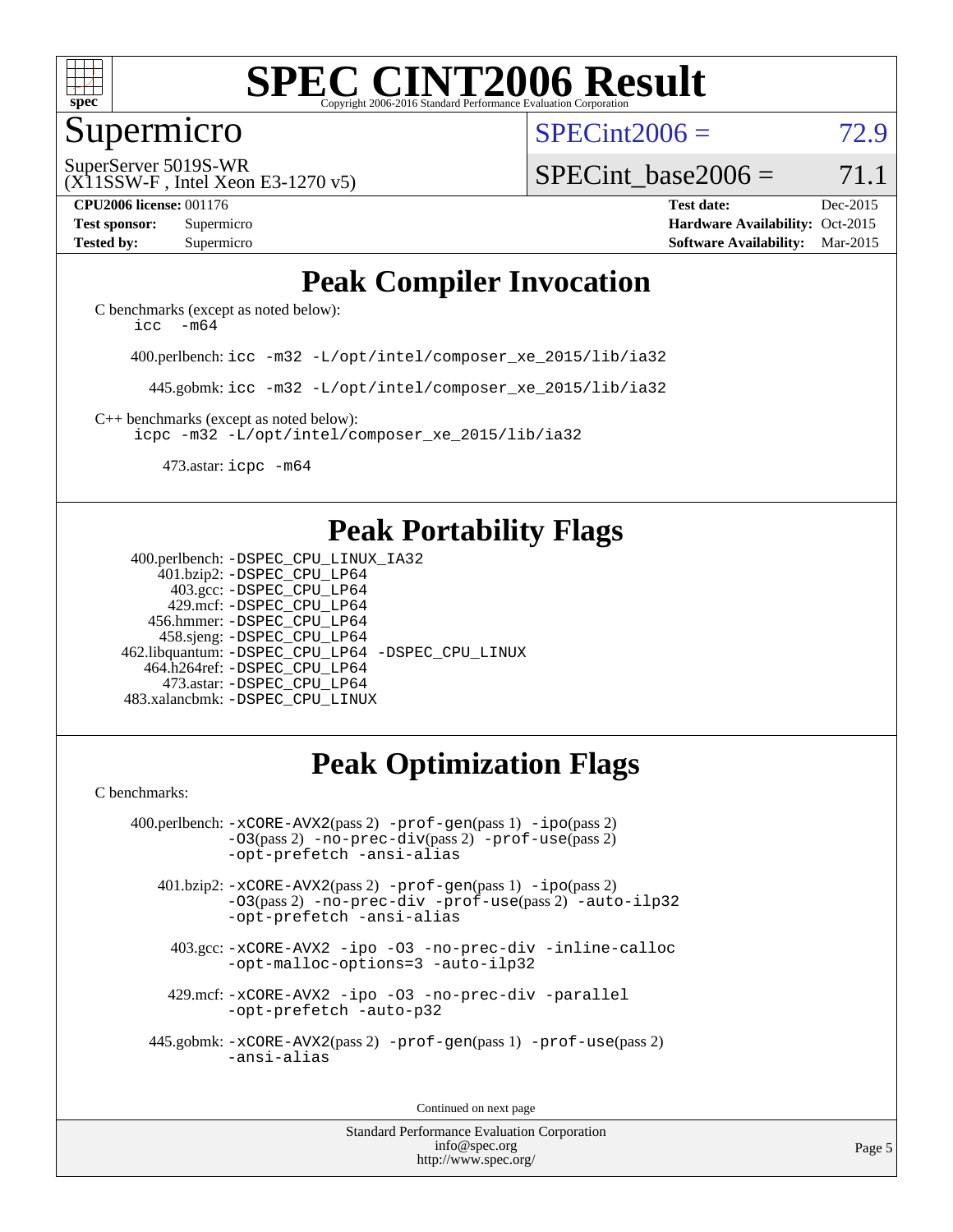

### Supermicro

 $SPECint2006 = 72.9$  $SPECint2006 = 72.9$ 

(X11SSW-F , Intel Xeon E3-1270 v5) SuperServer 5019S-WR

SPECint base2006 =  $71.1$ 

| <b>Test sponsor:</b> | Supermicro |
|----------------------|------------|
| <b>Tested by:</b>    | Supermicro |

**[CPU2006 license:](http://www.spec.org/auto/cpu2006/Docs/result-fields.html#CPU2006license)** 001176 **[Test date:](http://www.spec.org/auto/cpu2006/Docs/result-fields.html#Testdate)** Dec-2015 **[Hardware Availability:](http://www.spec.org/auto/cpu2006/Docs/result-fields.html#HardwareAvailability)** Oct-2015 **[Software Availability:](http://www.spec.org/auto/cpu2006/Docs/result-fields.html#SoftwareAvailability)** Mar-2015

## **[Peak Optimization Flags \(Continued\)](http://www.spec.org/auto/cpu2006/Docs/result-fields.html#PeakOptimizationFlags)**

 456.hmmer: [-xCORE-AVX2](http://www.spec.org/cpu2006/results/res2016q1/cpu2006-20160125-38783.flags.html#user_peakCOPTIMIZE456_hmmer_f-xAVX2_5f5fc0cbe2c9f62c816d3e45806c70d7) [-ipo](http://www.spec.org/cpu2006/results/res2016q1/cpu2006-20160125-38783.flags.html#user_peakCOPTIMIZE456_hmmer_f-ipo) [-O3](http://www.spec.org/cpu2006/results/res2016q1/cpu2006-20160125-38783.flags.html#user_peakCOPTIMIZE456_hmmer_f-O3) [-no-prec-div](http://www.spec.org/cpu2006/results/res2016q1/cpu2006-20160125-38783.flags.html#user_peakCOPTIMIZE456_hmmer_f-no-prec-div) [-unroll2](http://www.spec.org/cpu2006/results/res2016q1/cpu2006-20160125-38783.flags.html#user_peakCOPTIMIZE456_hmmer_f-unroll_784dae83bebfb236979b41d2422d7ec2) [-auto-ilp32](http://www.spec.org/cpu2006/results/res2016q1/cpu2006-20160125-38783.flags.html#user_peakCOPTIMIZE456_hmmer_f-auto-ilp32) [-ansi-alias](http://www.spec.org/cpu2006/results/res2016q1/cpu2006-20160125-38783.flags.html#user_peakCOPTIMIZE456_hmmer_f-ansi-alias)

 $458 \text{.}$ sjeng:  $-x \text{CORE-AVX2}(pass 2)$  -prof-qen(pass 1) [-ipo](http://www.spec.org/cpu2006/results/res2016q1/cpu2006-20160125-38783.flags.html#user_peakPASS2_CFLAGSPASS2_LDCFLAGS458_sjeng_f-ipo)(pass 2) [-O3](http://www.spec.org/cpu2006/results/res2016q1/cpu2006-20160125-38783.flags.html#user_peakPASS2_CFLAGSPASS2_LDCFLAGS458_sjeng_f-O3)(pass 2) [-no-prec-div](http://www.spec.org/cpu2006/results/res2016q1/cpu2006-20160125-38783.flags.html#user_peakPASS2_CFLAGSPASS2_LDCFLAGS458_sjeng_f-no-prec-div)(pass 2) [-prof-use](http://www.spec.org/cpu2006/results/res2016q1/cpu2006-20160125-38783.flags.html#user_peakPASS2_CFLAGSPASS2_LDCFLAGS458_sjeng_prof_use_bccf7792157ff70d64e32fe3e1250b55)(pass 2) [-unroll4](http://www.spec.org/cpu2006/results/res2016q1/cpu2006-20160125-38783.flags.html#user_peakCOPTIMIZE458_sjeng_f-unroll_4e5e4ed65b7fd20bdcd365bec371b81f)

462.libquantum: basepeak = yes

 $464.h264$ ref: basepeak = yes

[C++ benchmarks:](http://www.spec.org/auto/cpu2006/Docs/result-fields.html#CXXbenchmarks)

 471.omnetpp: [-xCORE-AVX2](http://www.spec.org/cpu2006/results/res2016q1/cpu2006-20160125-38783.flags.html#user_peakPASS2_CXXFLAGSPASS2_LDCXXFLAGS471_omnetpp_f-xAVX2_5f5fc0cbe2c9f62c816d3e45806c70d7)(pass 2) [-prof-gen](http://www.spec.org/cpu2006/results/res2016q1/cpu2006-20160125-38783.flags.html#user_peakPASS1_CXXFLAGSPASS1_LDCXXFLAGS471_omnetpp_prof_gen_e43856698f6ca7b7e442dfd80e94a8fc)(pass 1) [-ipo](http://www.spec.org/cpu2006/results/res2016q1/cpu2006-20160125-38783.flags.html#user_peakPASS2_CXXFLAGSPASS2_LDCXXFLAGS471_omnetpp_f-ipo)(pass 2) [-O3](http://www.spec.org/cpu2006/results/res2016q1/cpu2006-20160125-38783.flags.html#user_peakPASS2_CXXFLAGSPASS2_LDCXXFLAGS471_omnetpp_f-O3)(pass 2) [-no-prec-div](http://www.spec.org/cpu2006/results/res2016q1/cpu2006-20160125-38783.flags.html#user_peakPASS2_CXXFLAGSPASS2_LDCXXFLAGS471_omnetpp_f-no-prec-div)(pass 2) [-prof-use](http://www.spec.org/cpu2006/results/res2016q1/cpu2006-20160125-38783.flags.html#user_peakPASS2_CXXFLAGSPASS2_LDCXXFLAGS471_omnetpp_prof_use_bccf7792157ff70d64e32fe3e1250b55)(pass 2) [-opt-ra-region-strategy=block](http://www.spec.org/cpu2006/results/res2016q1/cpu2006-20160125-38783.flags.html#user_peakCXXOPTIMIZE471_omnetpp_f-opt-ra-region-strategy_5382940c29ea30302d682fc74bfe0147) [-ansi-alias](http://www.spec.org/cpu2006/results/res2016q1/cpu2006-20160125-38783.flags.html#user_peakCXXOPTIMIZE471_omnetpp_f-ansi-alias) [-Wl,-z,muldefs](http://www.spec.org/cpu2006/results/res2016q1/cpu2006-20160125-38783.flags.html#user_peakEXTRA_LDFLAGS471_omnetpp_link_force_multiple1_74079c344b956b9658436fd1b6dd3a8a) [-L/sh -lsmartheap](http://www.spec.org/cpu2006/results/res2016q1/cpu2006-20160125-38783.flags.html#user_peakEXTRA_LIBS471_omnetpp_SmartHeap_32f6c82aa1ed9c52345d30cf6e4a0499)

 473.astar: [-xCORE-AVX2](http://www.spec.org/cpu2006/results/res2016q1/cpu2006-20160125-38783.flags.html#user_peakCXXOPTIMIZE473_astar_f-xAVX2_5f5fc0cbe2c9f62c816d3e45806c70d7) [-ipo](http://www.spec.org/cpu2006/results/res2016q1/cpu2006-20160125-38783.flags.html#user_peakCXXOPTIMIZE473_astar_f-ipo) [-O3](http://www.spec.org/cpu2006/results/res2016q1/cpu2006-20160125-38783.flags.html#user_peakCXXOPTIMIZE473_astar_f-O3) [-no-prec-div](http://www.spec.org/cpu2006/results/res2016q1/cpu2006-20160125-38783.flags.html#user_peakCXXOPTIMIZE473_astar_f-no-prec-div) [-opt-prefetch](http://www.spec.org/cpu2006/results/res2016q1/cpu2006-20160125-38783.flags.html#user_peakCXXOPTIMIZE473_astar_f-opt-prefetch) [-auto-p32](http://www.spec.org/cpu2006/results/res2016q1/cpu2006-20160125-38783.flags.html#user_peakCXXOPTIMIZE473_astar_f-auto-p32) -Wl,-z, muldefs [-L/sh -lsmartheap64](http://www.spec.org/cpu2006/results/res2016q1/cpu2006-20160125-38783.flags.html#user_peakEXTRA_LIBS473_astar_SmartHeap64_ed4ef857ce90951921efb0d91eb88472)

 483.xalancbmk: [-xCORE-AVX2](http://www.spec.org/cpu2006/results/res2016q1/cpu2006-20160125-38783.flags.html#user_peakCXXOPTIMIZE483_xalancbmk_f-xAVX2_5f5fc0cbe2c9f62c816d3e45806c70d7) [-ipo](http://www.spec.org/cpu2006/results/res2016q1/cpu2006-20160125-38783.flags.html#user_peakCXXOPTIMIZE483_xalancbmk_f-ipo) [-O3](http://www.spec.org/cpu2006/results/res2016q1/cpu2006-20160125-38783.flags.html#user_peakCXXOPTIMIZE483_xalancbmk_f-O3) [-no-prec-div](http://www.spec.org/cpu2006/results/res2016q1/cpu2006-20160125-38783.flags.html#user_peakCXXOPTIMIZE483_xalancbmk_f-no-prec-div) [-opt-prefetch](http://www.spec.org/cpu2006/results/res2016q1/cpu2006-20160125-38783.flags.html#user_peakCXXOPTIMIZE483_xalancbmk_f-opt-prefetch) [-ansi-alias](http://www.spec.org/cpu2006/results/res2016q1/cpu2006-20160125-38783.flags.html#user_peakCXXOPTIMIZE483_xalancbmk_f-ansi-alias) [-Wl,-z,muldefs](http://www.spec.org/cpu2006/results/res2016q1/cpu2006-20160125-38783.flags.html#user_peakEXTRA_LDFLAGS483_xalancbmk_link_force_multiple1_74079c344b956b9658436fd1b6dd3a8a) [-L/sh -lsmartheap](http://www.spec.org/cpu2006/results/res2016q1/cpu2006-20160125-38783.flags.html#user_peakEXTRA_LIBS483_xalancbmk_SmartHeap_32f6c82aa1ed9c52345d30cf6e4a0499)

#### **[Peak Other Flags](http://www.spec.org/auto/cpu2006/Docs/result-fields.html#PeakOtherFlags)**

[C benchmarks](http://www.spec.org/auto/cpu2006/Docs/result-fields.html#Cbenchmarks):

403.gcc: [-Dalloca=\\_alloca](http://www.spec.org/cpu2006/results/res2016q1/cpu2006-20160125-38783.flags.html#b403.gcc_peakEXTRA_CFLAGS_Dalloca_be3056838c12de2578596ca5467af7f3)

The flags files that were used to format this result can be browsed at

<http://www.spec.org/cpu2006/flags/Intel-ic15.0-official-linux64.html> <http://www.spec.org/cpu2006/flags/Supermicro-Platform-Settings-V1.2-revG.20141230.00.html>

You can also download the XML flags sources by saving the following links: <http://www.spec.org/cpu2006/flags/Intel-ic15.0-official-linux64.xml> <http://www.spec.org/cpu2006/flags/Supermicro-Platform-Settings-V1.2-revG.20141230.00.xml>